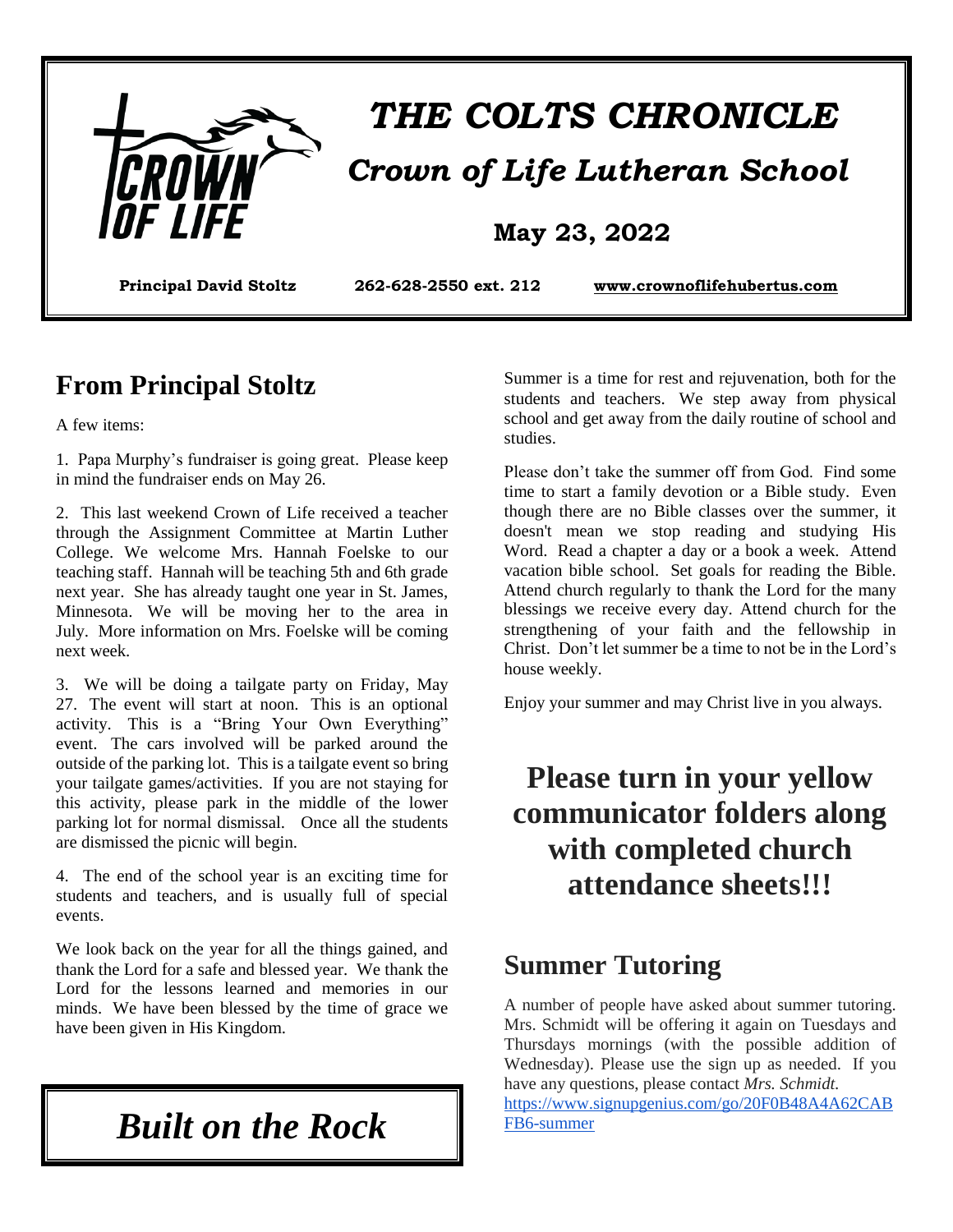## **Church Singing**

All students are singing for graduation on Thursday, May 26, in the 6:30 p.m. service. All grades should meet in Mrs. Schmidt's room at 6:15 p.m.

# **End of School FUN Day**

Students have been assigned to teams with upper graders serving as captains for the end of school fun day being planned for this Friday. Upper graders have chosen team names and team colors. Team members are encouraged to try to wear their teams color. If you haven't received your color, please check with your teacher.

**Also, volunteers are needed to help with the end of school FUN Day**. Contact Mrs. Grivno or Belinda Matter if you'd like to participate in some wild and wonderful fun on the last day of school following chapel.

#### **Sign-up for Extra Curriculars**

We will be doing an online sign up for extra curricular activities this school year so that coaches and directors are able to see what students are interested in participating whenever they would like.

[https://www.signupgenius.com/go/10c0c44abab2ea6face](https://www.signupgenius.com/go/10c0c44abab2ea6face9-extra) [9-extra](https://www.signupgenius.com/go/10c0c44abab2ea6face9-extra)

### **Vacation Bible School**

This summer our VBS Day Camp runs from **July 11- 15.** Camp Philip staff has created an awesome program encouraging kids entering 4K to grade 6 to grow in their faith and defend it called Faith Ninjas. It will be a week full for fun activities, games, friendships, snacks and most importantly God's Word! Information is available on the table near the office or on our website. Online registration is available.

#### **VBS Volunteers**

Students entering 7th grade or older as well as parents are encouraged to consider volunteering to help with our VBS program July 11-15. We will need volunteers to lead each "cabin" of campers (this includes taking them from activity to activity and eating lunch with them), assist with snacks, take photos and support the staff that Camp Philip supplies. See the Signup Genius link or contact Mrs. Grivno for more information.

# **Final Scrip Rebates**

Final Scrip rebates for the school year are being tabulated. Orders can continue to be placed over the summer and will be submitted as necessary. Contact Belinda Matter if ever you are in need of cards. We incur a shipping fee on gift cards so we try to cover that with each order. Reloadables and e-cards incur no fees on the school's end, so keep reloading those over the summer. Gas Cards (Kwik Trip) and grocery cards (Pick & Save) are great cards to think about for reloadables. Thanks to everyone who took advantage of this program this year.

#### **Track Uniforms**

All track uniforms should be returned at this time in the bag with the athlete's name on it.

### **COL T&F at State**

COL was one of 51 Lutheran Schools in attendance at the Lutheran State Track & Field meet on Saturday at KML. Over 400 athletes registered for 1000+ competition slots. Thanks to the Colts fans that came to cheer us on to 4 new school records,  $7$  new grade records and a  $7<sup>th</sup>$  place award winning, point getting finish for the 4x100m relay team of Ava Stolzman, Izzie Strohm, Hayley Shada and Jayden Schmidt. This finish gave COL two points and placed them on the scoreboard with 33 other scoring teams. The 4x100 ran to a new school record time of 57.82 for a 4th place finish in the prelims. In the finals half of the teams ran faster than their preliminary time and half ran slightly slower. Six teams finished within a 0.8 second window. COL ran to a 58.18 final for a 7th place finish. Other school records were set by Jayden in the 200m (31.2), Hayley in the 800m (2:54) and Izzie in the long jump (12' 9.25"). Ava Herman set a grade record in discus (55'11"), only 4 feet off of the school record. Taylor Rickaby set a grade record in her 800m (2:56). Hayley narrowly missed setting a new record in her mile racing to a 6:20 finish. Hayley ran an incredible four races on the day. The track team also says farewell to three year veterans Taylor Rickaby and Johnny Gullickson who have been involved since 5th grade, missed the opportunity in 6th grade but got back on the track as the world works to get back on track. Thank you for your COLTS commitment and we wish you well in all your future endeavors.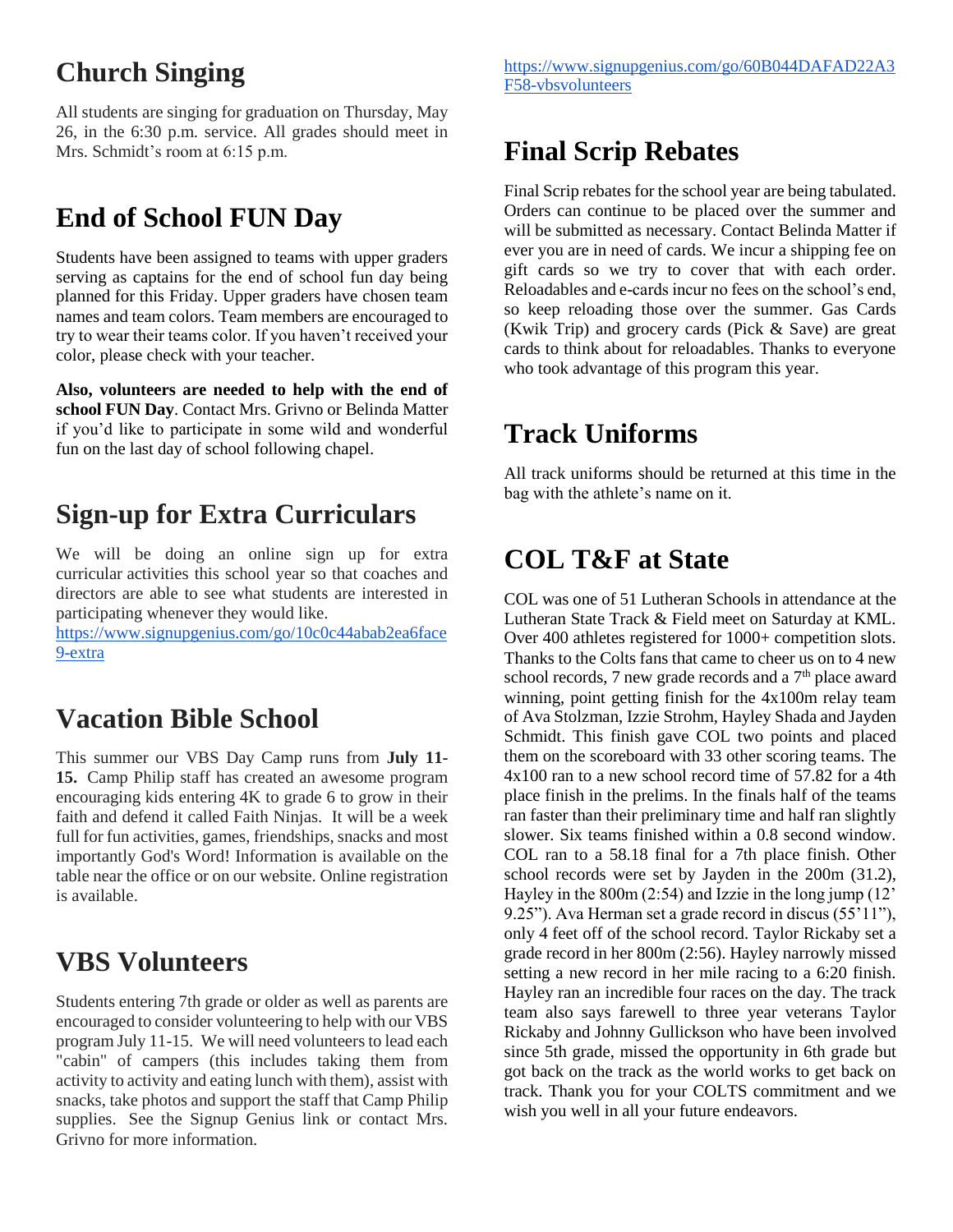## **T&F at Celebratory Breakfast!**

The T&F Team will be celebrating their season with a breakfast and awards presentation at 7:15 a.m. on Wednesday in the Timothy Room. The cost of the athletes' breakfast will be covered. Anyone is invited to attend but asked to contribute \$5. Athletes received letters today. Please return your RSVP forms tomorrow or contact Mrs. Matter asap if you would like to join us Wednesday morning. Any athlete not planning to attend should also let Mrs. Matter know.

### **3K-4K News**

Bible Time we will focus on Paul teaching Timothy. This week we will be singing our song "Lord, By My Rock". We are so excited for you to join us at this final service. Music & Movement will be a student choice! Small Group will be filled with ART this week as we celebrate our final week of school.

#### **5K News**

Wow! This is our last week of Kindergarten!!!!! We have learned soooo much as we were building our year with Jesus. Everyone has made great progress! Our final Bible lessons will be about Esther and Job. We will focus on the Memory Treasure from Romans 8:28, We know that in all things, God works for the good of those who love him.

We will have a fun week of review games including Bingo with sight words, a reading scavenger Hunt, and more interactive games on our Newline board. Mrs. Adams will also be doing some final assessments as we close out the year.

Thursday evening we will meet in Mrs. Schmidt's room at 6:15 p.m. not the Kindergarten room, to practice our song before church.

### **First-Second Grade News**

We have just a few projects we are wrapping up this week. A big part of our week is going to be cleaning up our desks. Each day we'll be bringing some things we are finished with home. There is no spelling this week. However, we will have our last memory work to recite on Friday morning.

It has been such a joy and a blessing to be together as a class this year. Even though we have to say goodbye for the summer and in a few cases longer, we know that goodbye is not forever when we share faith in our Savior, Jesus. Most of us will be back and we can look forward to new adventures together in fall.

# **Third-Fourth Grade News**

This is the last week! Unbelievable!! Today is our field trip. Then in the following days, all classes will wrap up with tests, activities, and sending items home. Remember to clean out the backpack each day!

As we go about this crazy last week of school, please accept my thanks for a most amazing year. It has truly been an honor studying God's Word together and seeing the students grow.

Finally, summer tutoring is offered plus a summer packet is available to help maintain this year's progress. Please let Mrs. Schmidt know if a packet is wanted. It will be handed out at the end of the week.

#### **Fifth Grade News**

This is the last week that we can call this class "fifth graders"!

They have worked hard and grown remarkably this year! Thank you to all the parents who helped drive/chaperone for our zoo field trip! We had a little rain, but a lot of fun together!

There are a few final things to do this week. We have finished with spelling and reading, but have a little work yet for science and grammar. We are also done with catechism class, but we have a few Christ Light stories to learn about.

#### **Please return completed church attendance sheets along with the yellow folder**.

Thursday evening is our closing graduation service at 6:30 p.m. The children will be singing. Please meet in Mrs. Schmidt's room by 6:15 p.m. Friday we will have a closing chapel service and then Junior Olympic games. They will be dismissed at 12:00 p.m. Feel free to stay for a tailgate party. Have a safe and happy summer!

### **Sixth-Eighth Grade News**

Last week we went to the Seminary. We learned about the Theology that they teach there and got a tour of the campus. In math class we are working on a credit card activity. In science class we are learning about Electronic Technology. In History class we are learning about the postwar world. This week is the last week of school! Everyone, have a great summer!